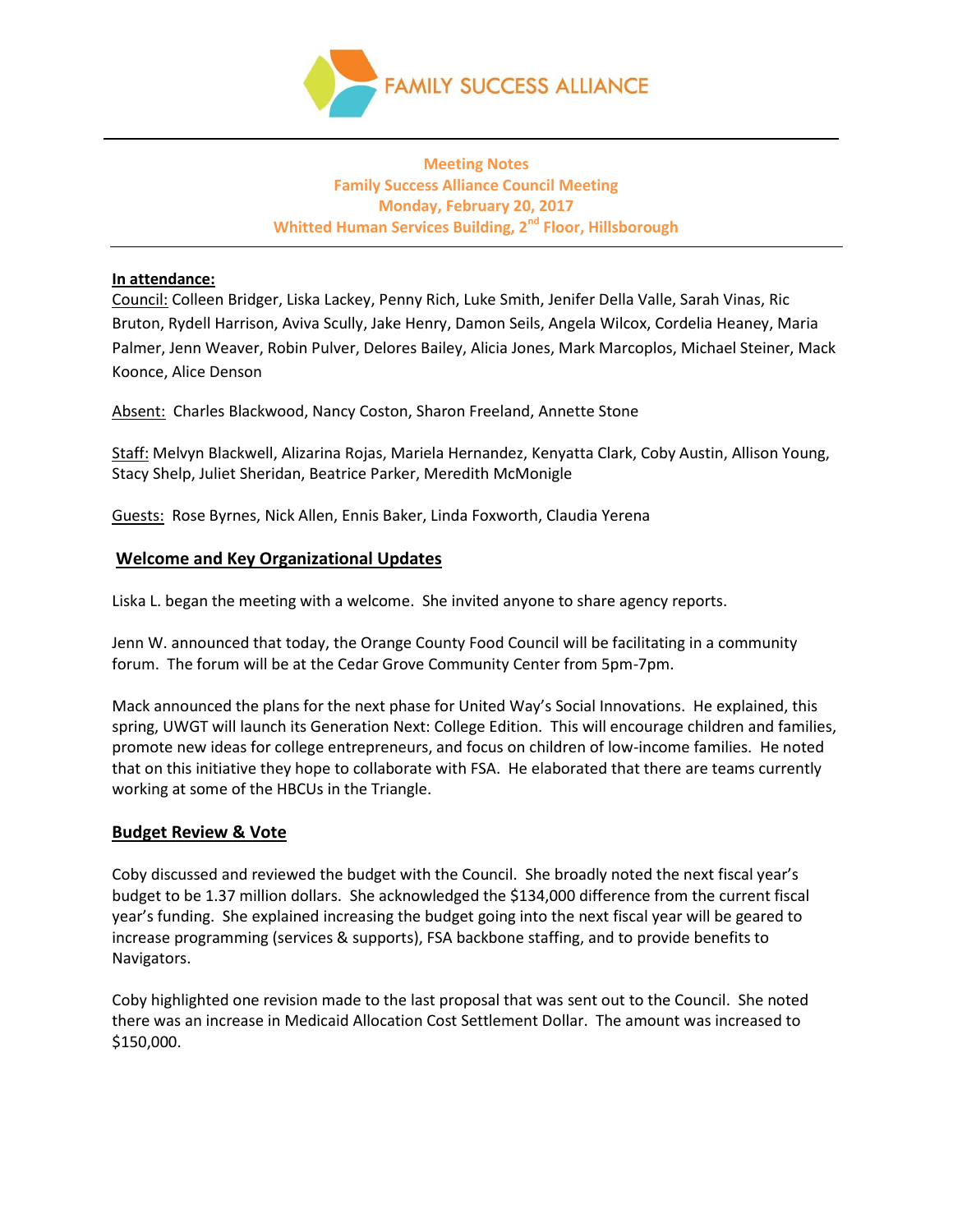A question was posed, to what level of funding does UNC provide to FSA evaluations. Coby informed UNC's level of funding for this year is \$500,000. She noted that this amount of funding will not be needed for the next FY, because the evaluation process will be more developed and/or established.

Colleen voiced a motion for the Council to approve the budget, and there was a second to the motion. All Council members were in favor of approving the budget proposal.

## **Work Group Breakout Sessions**

Liska led everyone in the Work Group breakout exercise. She pointed out huddle areas for each Work Group, and reminded groups of the motive behind the exercise, which is to create ideas and dialogue on how to better reach established work group goals.

### **Report-Out and Gather Input on Work Group Action Items**

After the Work Group breakout sessions, Liska invited a group spokesperson to report what was discussed during the sessions.

*Work Group 1* report-out: They discussed working with the subcommittee of the Orange County Preschool Interagency Council, the Early Childhood Mental Health Task Force, and FSA navigators to come up with an inventory of prenatal-to-5 years of age services and opportunity for families, as well as a gap analysis of the resources needed or lacking and/or supports that are existing/available. The Advisory Council requests that the work group refine their draft recommendations for what supports FSA provide in the prenatal-to-kindergarten age range and reflect three dimensions for each proposed recommendation: supporting research or evidence-base, equity, and estimated cost. Also, we should get a sense for the number of families who might take advantage of programs. The work group is expected to report back to the Council in June.

*Work Group 2* report-out: They discussed some of the work that has been happening in the school districts (i.e. K-readiness). They spent a good amount of time talking about school based mental health in the districts. They reviewed the mental health assessment that Orange County conducted, in which gaps were highlighted that may be associated, such as affordability, transportation, location, education to combat stigma, post diagnosis maintenance and care, early intervention, and citizenship status. The group came up with some ideas and questions on how FSA might advocate for continued mental health support in schools, incorporate respected pilot approaches in Zones 4&6, and have Navigators as catalysts in support and promotion of this goal. The group also discussed how to provide education to families on bullying and how that relates to mental health issues.

*Work Group 4* report-out: They discussed how to make progress on additional literacy opportunities. Literacy opportunities and attendance has been picking up. There will be plans to look into having more literacy opportunities in Zone 4 and other areas in the northern part of the county versus constantly having the sites in the Chapel Hill-Carrboro area. Topics of discussion were on poverty, affordable housing, and issues with section 8 availability. Navigators are currently collecting stories from families in reference to housing issues. Through collaborations with UNC, Compass Center conducted surveys and focus groups to conduct a needs assessment for families experiencing domestic violence. The bulk of discussion focused on options and approaches for a College Savings Accounts program. The proposal is to start the program by having Navigators enroll Cohorts 1 and 2, and eventually include more cohorts.